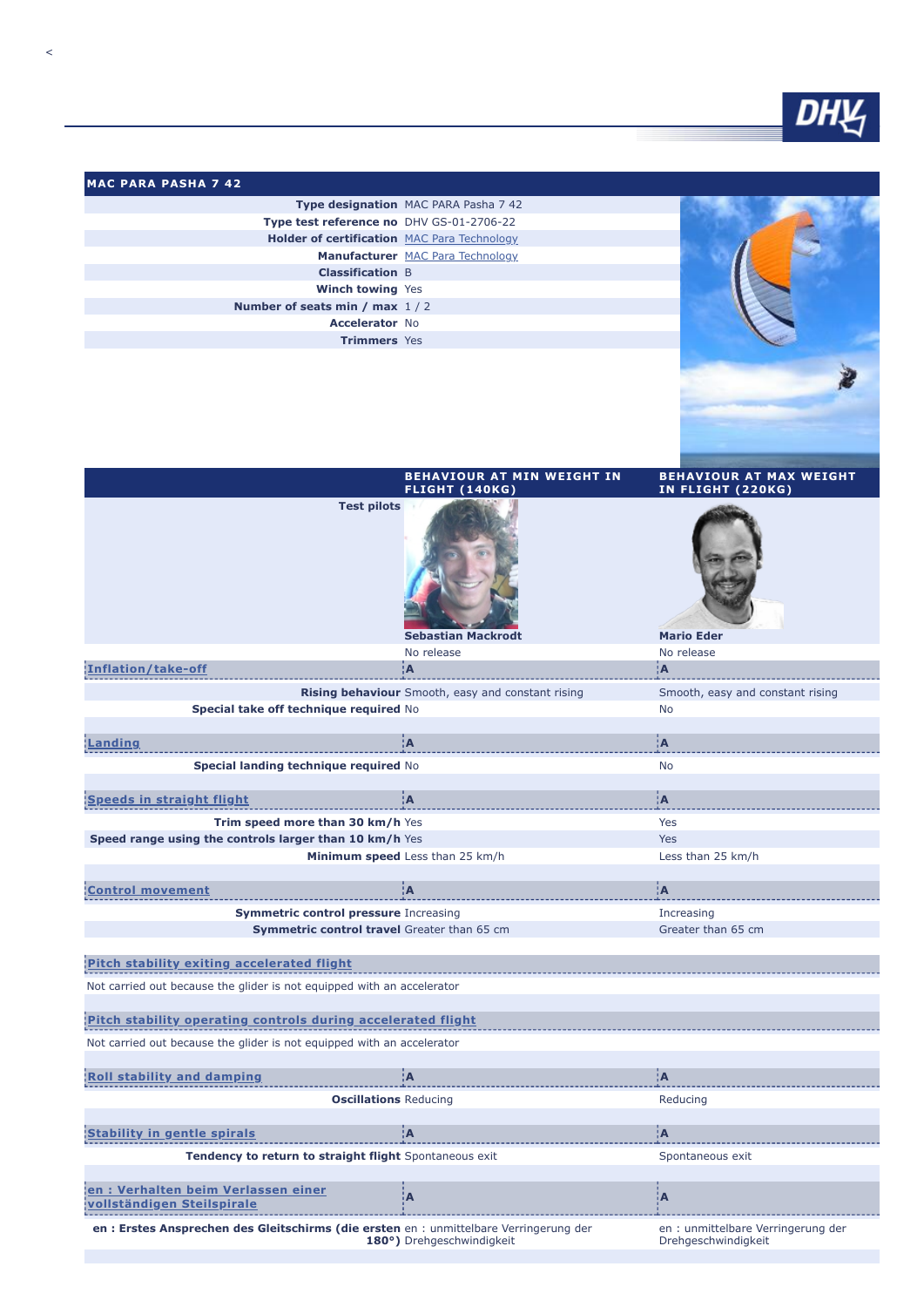| Tendency to return to straight flight en : selbstständiges Ausleiten (G-Kraft             | abnehmend, Drehgeschwindigkeit<br>abnehmend)                                                                                                         | en : selbstständiges Ausleiten (G-Kraft<br>abnehmend, Drehgeschwindigkeit<br>abnehmend)                                    |
|-------------------------------------------------------------------------------------------|------------------------------------------------------------------------------------------------------------------------------------------------------|----------------------------------------------------------------------------------------------------------------------------|
|                                                                                           | Turn angle to recover normal flight Less than 720°, spontaneous recovery                                                                             | Less than 720°, spontaneous recovery                                                                                       |
| <u>Symmetric front collapse</u>                                                           | ¦А                                                                                                                                                   | ¦А                                                                                                                         |
|                                                                                           | Entry Rocking back less than 45°                                                                                                                     | Rocking back less than 45°                                                                                                 |
|                                                                                           | <b>Recovery</b> Spontaneous in less than 3 s                                                                                                         | Spontaneous in less than 3 s                                                                                               |
| Dive forward angle on exit Dive forward 0° to 30°                                         |                                                                                                                                                      | Dive forward 0° to 30°                                                                                                     |
|                                                                                           | <b>Change of course</b> Entering a turn of less than 90°                                                                                             | Keeping course                                                                                                             |
| Cascade occurs No                                                                         |                                                                                                                                                      | No                                                                                                                         |
| en: Faltleinen wurden benutzt no                                                          |                                                                                                                                                      | no                                                                                                                         |
| en: Symmetrischer Frontklapper mindestens<br>50% Flügeltiefe                              | B                                                                                                                                                    | ۰Ā                                                                                                                         |
|                                                                                           | <b>Entry</b> Rocking back less than 45°                                                                                                              | Rocking back less than 45°                                                                                                 |
|                                                                                           | <b>Recovery</b> Spontaneous in 3 s to 5 s                                                                                                            | Spontaneous in less than 3 s                                                                                               |
| Dive forward angle on exit Dive forward 0° to 30°                                         |                                                                                                                                                      | Dive forward 0° to 30°                                                                                                     |
|                                                                                           | <b>Change of course</b> Entering a turn of less than 90°                                                                                             | Keeping course                                                                                                             |
| <b>Cascade occurs No</b>                                                                  |                                                                                                                                                      | No.                                                                                                                        |
| en: Faltleinen wurden benutzt no                                                          |                                                                                                                                                      | no                                                                                                                         |
|                                                                                           |                                                                                                                                                      |                                                                                                                            |
| <u>¦en : Symmetrischer Frontklapper im beschleunigten Flug mindestens 50% Flügeltiefe</u> |                                                                                                                                                      |                                                                                                                            |
| Not carried out because the glider is not equipped with an accelerator                    |                                                                                                                                                      |                                                                                                                            |
|                                                                                           |                                                                                                                                                      |                                                                                                                            |
| <b>Exiting deep stall (parachutal stall)</b>                                              | įв                                                                                                                                                   | įА.                                                                                                                        |
| Deep stall achieved Yes                                                                   |                                                                                                                                                      | Yes                                                                                                                        |
|                                                                                           | <b>Recovery</b> Spontaneous in less than 3 s                                                                                                         | Spontaneous in less than 3 s                                                                                               |
| Dive forward angle on exit Dive forward 30° to 60°                                        |                                                                                                                                                      | Dive forward 0° to 30°                                                                                                     |
|                                                                                           | <b>Change of course</b> Changing course less than 45°                                                                                                | Changing course less than 45°                                                                                              |
| <b>Cascade occurs No</b>                                                                  |                                                                                                                                                      | <b>No</b>                                                                                                                  |
|                                                                                           |                                                                                                                                                      |                                                                                                                            |
| <b>High angle of attack recovery</b>                                                      | <b>A</b>                                                                                                                                             | <b>A</b>                                                                                                                   |
|                                                                                           | <b>Recovery</b> Spontaneous in less than 3 s                                                                                                         | Spontaneous in less than 3 s                                                                                               |
| <b>Cascade occurs No</b>                                                                  |                                                                                                                                                      | <b>No</b>                                                                                                                  |
|                                                                                           |                                                                                                                                                      |                                                                                                                            |
| <b>Recovery from a developed full stall</b>                                               | ¦В                                                                                                                                                   | A:                                                                                                                         |
|                                                                                           |                                                                                                                                                      | Dive forward 0° to 30°                                                                                                     |
|                                                                                           |                                                                                                                                                      |                                                                                                                            |
| Dive forward angle on exit Dive forward 30° to 60°                                        |                                                                                                                                                      |                                                                                                                            |
|                                                                                           | <b>Collapse No collapse</b>                                                                                                                          | No collapse                                                                                                                |
| Cascade occurs (other than collapses) No                                                  |                                                                                                                                                      | No.                                                                                                                        |
|                                                                                           | <b>Rocking back</b> Less than 45°                                                                                                                    | Less than 45°                                                                                                              |
|                                                                                           | <b>Line tension Most lines tight</b>                                                                                                                 | Most lines tight                                                                                                           |
|                                                                                           |                                                                                                                                                      |                                                                                                                            |
| en: Kleiner einseitiger Klapper                                                           | ÌА                                                                                                                                                   | ¦A                                                                                                                         |
| Change of course until re-inflation Less than 90°                                         |                                                                                                                                                      | Less than 90°                                                                                                              |
| Maximum dive forward or roll angle Dive or roll angle 15° to 45°                          |                                                                                                                                                      | Dive or roll angle 0° to 15°                                                                                               |
|                                                                                           | Re-inflation behaviour Spontaneous re-inflation                                                                                                      | Spontaneous re-inflation                                                                                                   |
| Total change of course Less than 360°                                                     | <b>Collapse on the opposite side occurs</b> en : Nein (oder nur eine kleine Anzahl von<br>eingeklappten Zellen mit selbstständiger<br>Wiederöffnung) | Less than 360°<br>en : Nein (oder nur eine kleine Anzahl<br>von eingeklappten Zellen mit<br>selbstständiger Wiederöffnung) |
| <b>Twist occurs No</b>                                                                    |                                                                                                                                                      | <b>No</b>                                                                                                                  |
| Cascade occurs No                                                                         |                                                                                                                                                      | No                                                                                                                         |
| en : Faltleinen wurden benutzt no                                                         |                                                                                                                                                      | no                                                                                                                         |
| en: Großer einseitiger Klapper                                                            | ΕВ                                                                                                                                                   | ¦B                                                                                                                         |
| Change of course until re-inflation 90° to 180°                                           |                                                                                                                                                      | 90° to 180°                                                                                                                |
| Maximum dive forward or roll angle Dive or roll angle 15° to 45°                          |                                                                                                                                                      | Dive or roll angle 15° to 45°                                                                                              |
|                                                                                           | Re-inflation behaviour Spontaneous re-inflation                                                                                                      | Spontaneous re-inflation                                                                                                   |
| Total change of course Less than 360°                                                     |                                                                                                                                                      | Less than 360°                                                                                                             |
|                                                                                           | <b>Collapse on the opposite side occurs</b> en : Nein (oder nur eine kleine Anzahl von<br>eingeklappten Zellen mit selbstständiger<br>Wiederöffnung) | en : Nein (oder nur eine kleine Anzahl<br>von eingeklappten Zellen mit<br>selbstständiger Wiederöffnung)                   |
| <b>Twist occurs No</b>                                                                    |                                                                                                                                                      | <b>No</b>                                                                                                                  |
| <b>Cascade occurs No</b>                                                                  |                                                                                                                                                      | No                                                                                                                         |
| en: Faltleinen wurden benutzt no                                                          |                                                                                                                                                      | no                                                                                                                         |
|                                                                                           |                                                                                                                                                      |                                                                                                                            |
| en: Kleiner einseitiger Klapper im beschleunigten Flug                                    |                                                                                                                                                      |                                                                                                                            |

Not carried out because the glider is not equipped with an accelerator